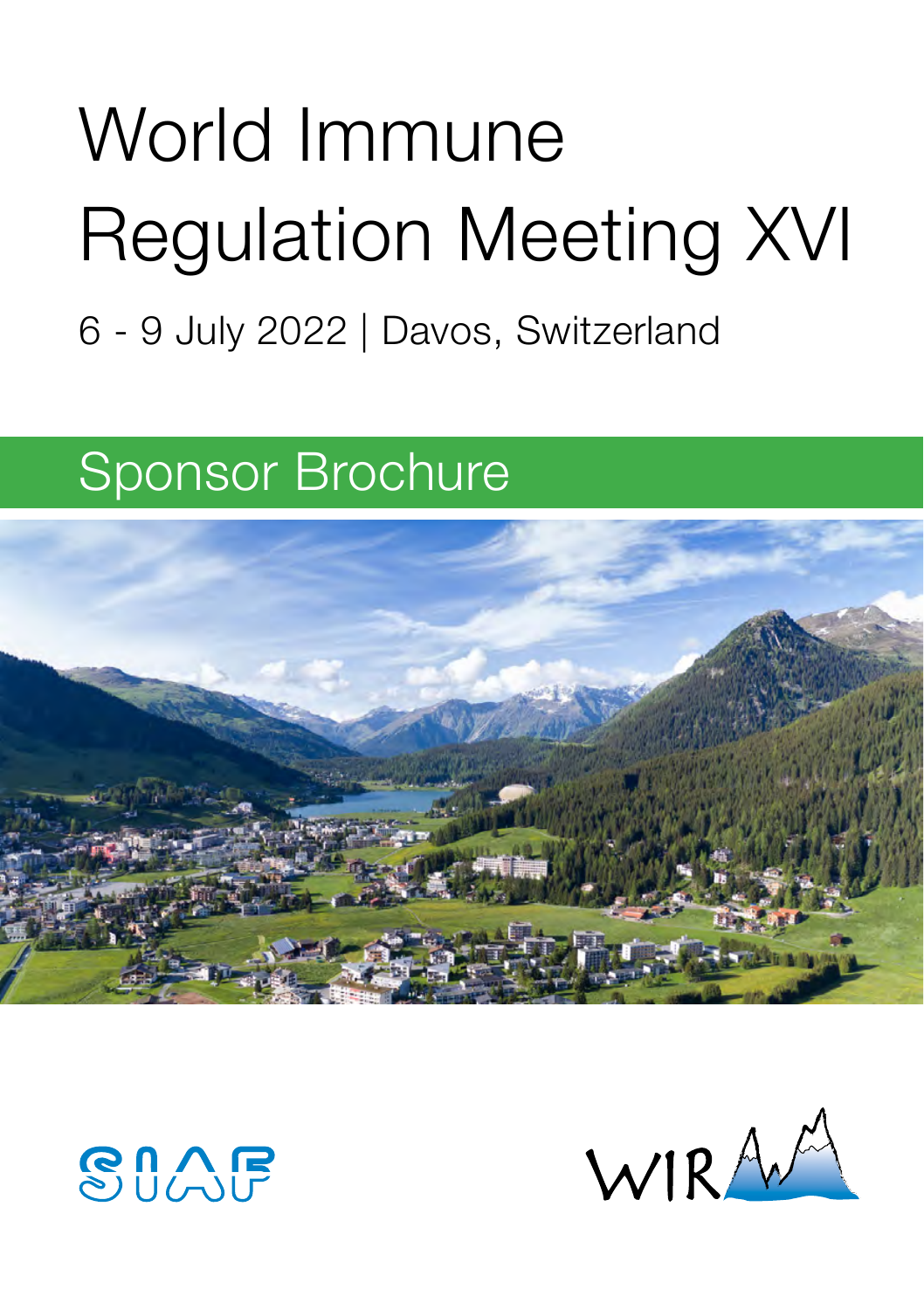# Index

| Welcome from the Chairman                                                                                                                                                                                                                                                                                                                                                                                                                                                                                             | 3                                                                                                                 |
|-----------------------------------------------------------------------------------------------------------------------------------------------------------------------------------------------------------------------------------------------------------------------------------------------------------------------------------------------------------------------------------------------------------------------------------------------------------------------------------------------------------------------|-------------------------------------------------------------------------------------------------------------------|
| Topics & Special Focus                                                                                                                                                                                                                                                                                                                                                                                                                                                                                                |                                                                                                                   |
| Facts & Figures and Event Location                                                                                                                                                                                                                                                                                                                                                                                                                                                                                    |                                                                                                                   |
| $6 - 7$<br>Sponsor Information                                                                                                                                                                                                                                                                                                                                                                                                                                                                                        |                                                                                                                   |
| Overview Sponsorship Opportunities                                                                                                                                                                                                                                                                                                                                                                                                                                                                                    | $8 - 19$                                                                                                          |
| <b>Fxhibition</b><br>Pocket Program<br>Advert Final Program (PDF)<br>Advert Mobile App<br>Email to all registered participants<br>Congress Bags<br>Insert Congress Bags or Chair Drops<br>Pens & Pads<br>Name Badges<br>Advert WIRM Website or Social Media<br>Conference Break Slide<br><b>Banners</b><br>Lanyards for Name Badges<br>Lunch Symposium<br>Dinner & Dance Gala Night<br>Workshop Presentation Award<br><b>Poster Presentation Award</b><br>Poster Prize<br>Short Presentation before a Plenary Session | $8-9$<br>10<br>10<br>11<br>11<br>12<br>12<br>13<br>13<br>14<br>14<br>15<br>15<br>16<br>17<br>18<br>18<br>19<br>19 |

*If none of the above options correspond to your expectations and ideas, we are always happy to offer you the flexibility for other suggestions of sponsoring from your own.*

#### Contact 20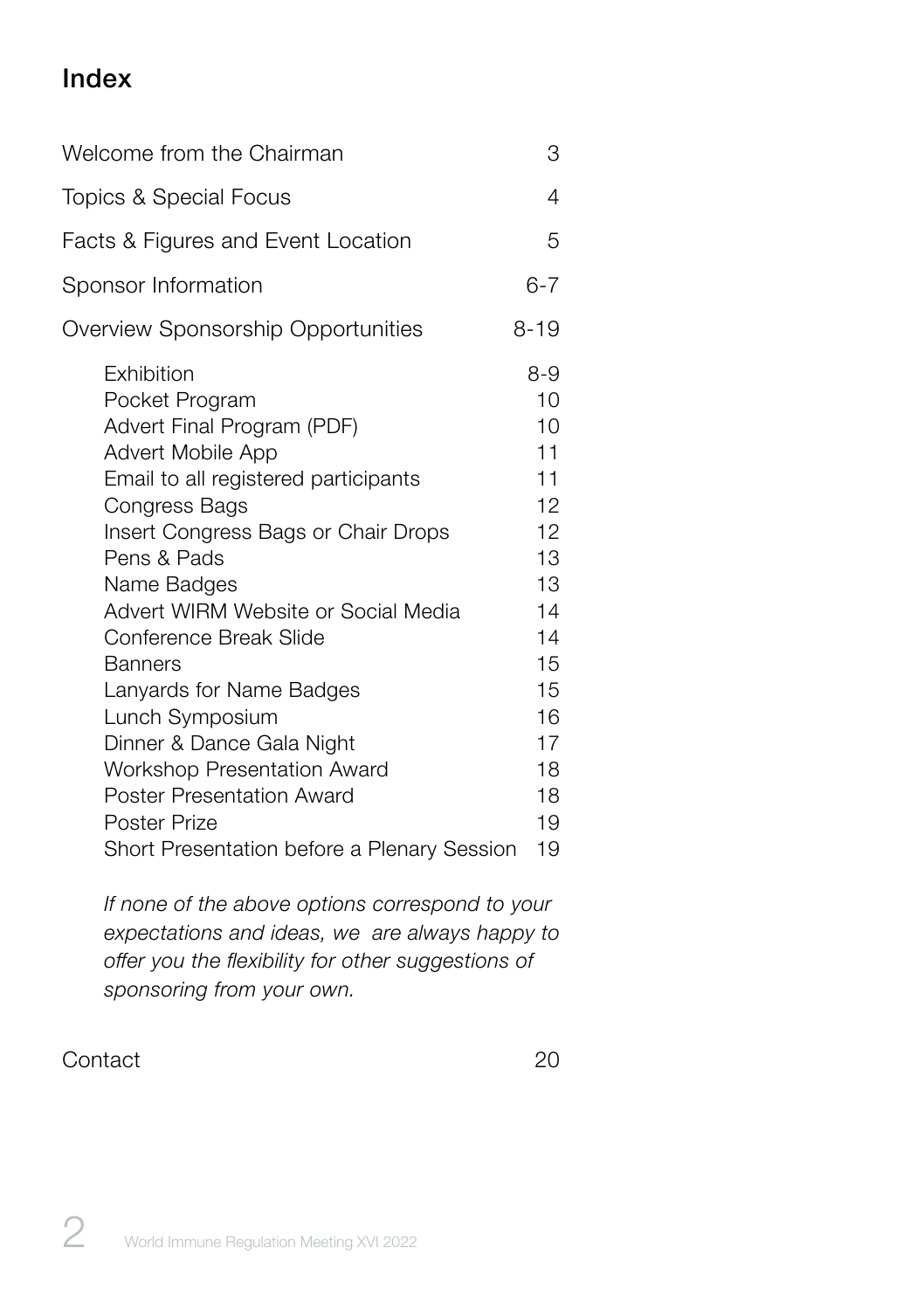#### Welcome from the Chairman

Immune regulation is the hottest issue in basic and clinical science and there is no doubt that we need to get together and get inspired. On behalf of the organizers and the Swiss Institute of Allergy and Asthma Research (SIAF), it is a great pleasure to welcome you to sponsor the 16th World Immune Regulation Meeting.

With an outstanding list of speakers in this field, "Immune Regulation - Davos" will be one of the key events in 2022 to personally meet the world's top experts in the area. WIRM-XVI will be focused on "Immune Activation, Effector Functions and Immune Tolerance with a special focus on Autoimmunity and Allergy".

Most of the program will be unopposed plenary symposia, which will be supported by workshops, poster sessions, a special lecture, a meet the expert session, satellite symposia and many more. Lunch breaks will allow to digest attended symposia and talk with colleagues, while enjoying the mountains and landscape. As at other Davos meetings, we will come together for poster sessions with buffet dinner, desserts and drinks providing a relaxed and stimulatory atmosphere for scientific exchange during the three evenings of the congress.

We have developed a broad and exciting range of sponsorship varieties. The range of sponsorship varieties include possibilities for exhibition, satellite symposia and many other opportunities, which will give attention to your company brand and products. Our aim to facilitate the interaction between sponsors and the international audience is well recognized by the exhibitors and participants of the past WIRMs.

A successful congress relies on the valued support provided by sponsors and exhibitors. Therefore, we cordially invite all of the companies involved in research and development as well as publishers to participate in this exciting meeting.

Cezmi Akdis, MD Congress Chair Director SIAF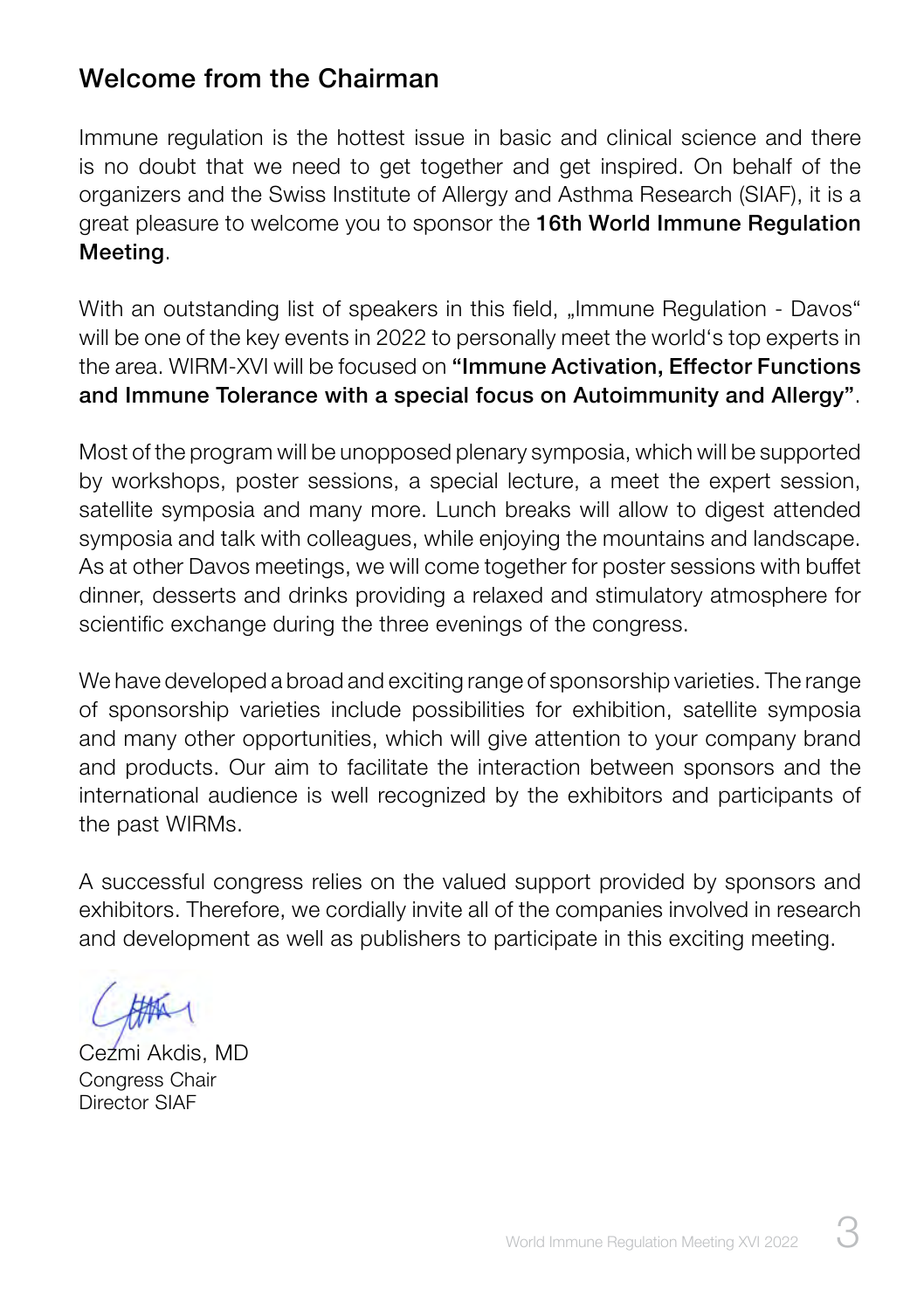# Topics & Special Focus

#### Special Focus

Immune Activation, Effector Functions and Immune Tolerance with a special focus on Autoimmunity and Allergy

#### **Topics**

#### Basic Mechanisms

Immune response to SARS-CoV-2 Innate immune response Dendritic cell subsets and immune regulation B cell subsets and immune regulation NK cells and NK-T cells Eosinophils, Basophils and Neutrophils Innate lymphoid cells Transcriptional regulation of immune responses Epithelial cells and barriers T and B cell memory and immune regulation Chemokines and receptors in immune response Apoptosis in the regulation of immune responses The role of microRNAs in immune regulation and effector functions Epigenetic mechanism of immune response Metabolism and immunity

#### Focus on clinical application, drug discovery and novel biotechnological developments

Covid-19, vaccines, immune pathogenesis and treatment Hygiene hypothesis in immune regulation Regulatory and effector T and B cell subsets and cytokines: from bench to bedside Immune response to parasites Tumor antigen-specific immune regulation Autoimmunity Neuroimmunology Allergy and asthma Organ transplantation Mucosal tolerance and intestinal homeostasis Development of novel vaccines and drugs "Biologicals" and immune response Cellular therapies including stem cell therapies Regenerative medicine and immune system Precision Medicine

Novel immune imaging techniques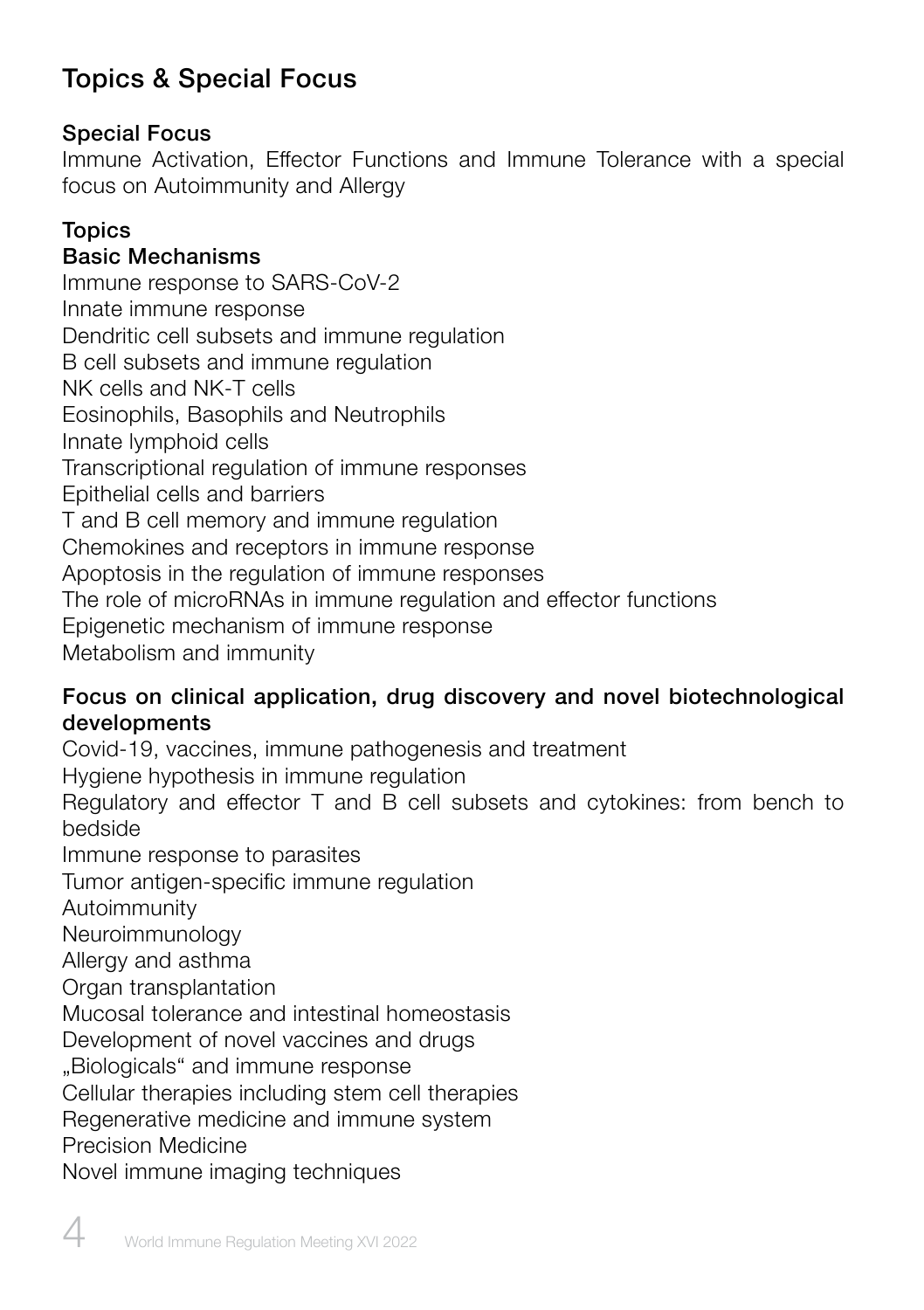#### Facts & Figures of WIRM

| 500<br>200<br>12 | Participants<br>Abstracts<br><b>Plenary Sessions</b> |
|------------------|------------------------------------------------------|
|                  | Meet the Expert Session                              |
| 12               | Workshops                                            |
| 3                | Dip & Discuss Poster Sessions with Buffet Dinner     |
| 120              | Talks                                                |
| 12               | Workshop Prizes                                      |
| 5                | Poster Prizes                                        |
|                  | Special Lecture                                      |
|                  | Dinner & Dance Gala Night                            |
| 30               | <b>Travel Grants</b>                                 |
| 30               | Sponsors   Exhibitors                                |
|                  | Highly attended Exhibition Area                      |
|                  | Lottery for visitors of the booths                   |
| 1'560            | Meters above Sea Level                               |
| 300              | Kilometer Ski Slopes                                 |
| 4                | Lunch Breaks for Winter Sports                       |

#### Event Location - Davos and its Congress Center

Davos has been stimulating not only for scientists, but also for other meetings such as the World Economic Forum, held every year in the same conference center. Davos is Europe's highest situated town. The combination of idyllic alpine landscape, urban atmosphere and the wide range of service, infrastructure, fine food and activities is unique. Davos is a winter-sports paradise for snowboard and skiing enthusiasts from all over the world, providing over 14'000 guest beds.

The Congress Center can be reached quickly by bus or on foot from every hotel. The Congress Center Davos has a total area of 12'000 m2. There is a big exhibition area with great opportunities for exhibitors as well as poster presentations. A very good interaction between the exhibitors and participants is a tradition at WIRMs. In addition, the Congress Center offers a selection of perfectly organized equipment with top of the audio visual technology.

www.davos.ch www.davoscongress.ch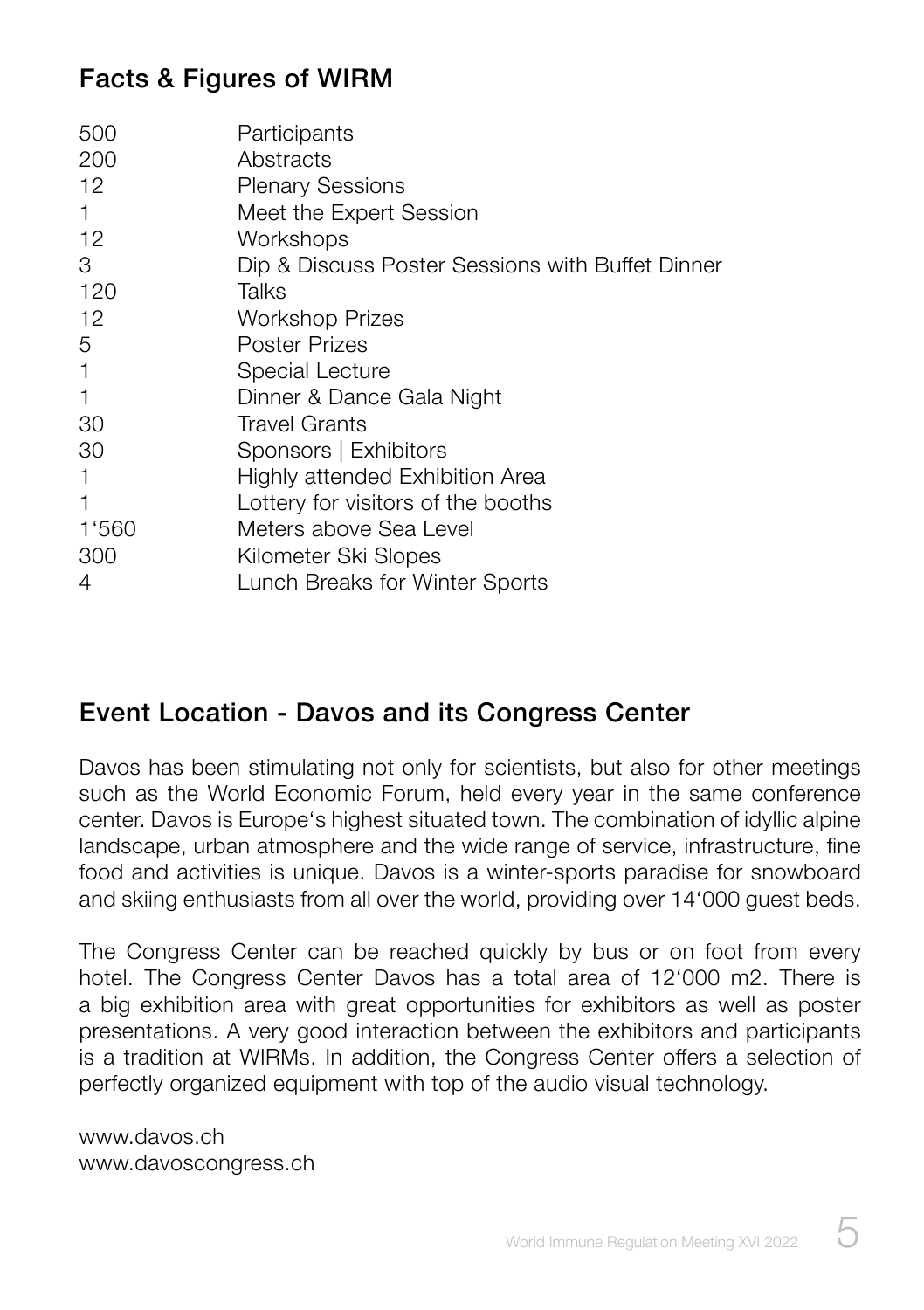# SPONSOR INFORMATION

#### Types of sponsoring

Silver sponsor: < EUR 5'000.00

Platinum sponsor: EUR 10'000.00 and more Gold sponsor: EUR 5'000.00 – 10'000.00

#### Exhibition

Stand space is charged at a square meter rate as indicated. The exhibiting company is responsible for the design, construction and security of their stand. Rules concerning installation and deinstallation listed in an exhibitor manual have to be considered. The manual will be sent together with an order link for rental articles to the sponsor by the organizer after a final stand reservation. "First-come-first-serve" rule will be applied for equal stand reservations. Three (3) persons from each exhibitor will receive waived registration.

#### Lottery to stimulate the visits at the booths

To enforce the interaction between participants and exhibitors there will be a lottery. Stamps will be given to each exhibitor, which will be collected by the participants after their visit to the booths. On the last day of the meeting, there will be a lottery between the participants, who collected all stamps.

#### Get 10% reduction in the exhibition costs

Advertisement of the meeting on your homepage, in flyers, newsletters etc. before the 1st of March 2022, will enable a reduction in the exhibition costs of 10%.

#### Badge Scanner System

Due to legal reasons, we are not able to hand out the list of delegates to the sponsors. Davos Congress will offer a Badge Scanner System. Each Exhibitor, who is interested in collecting contacts, will receive a Scanner for an additional EUR 100.00 for all 4 days. Participants will have a bar code on their badges, which can be scanned by the exhibitors.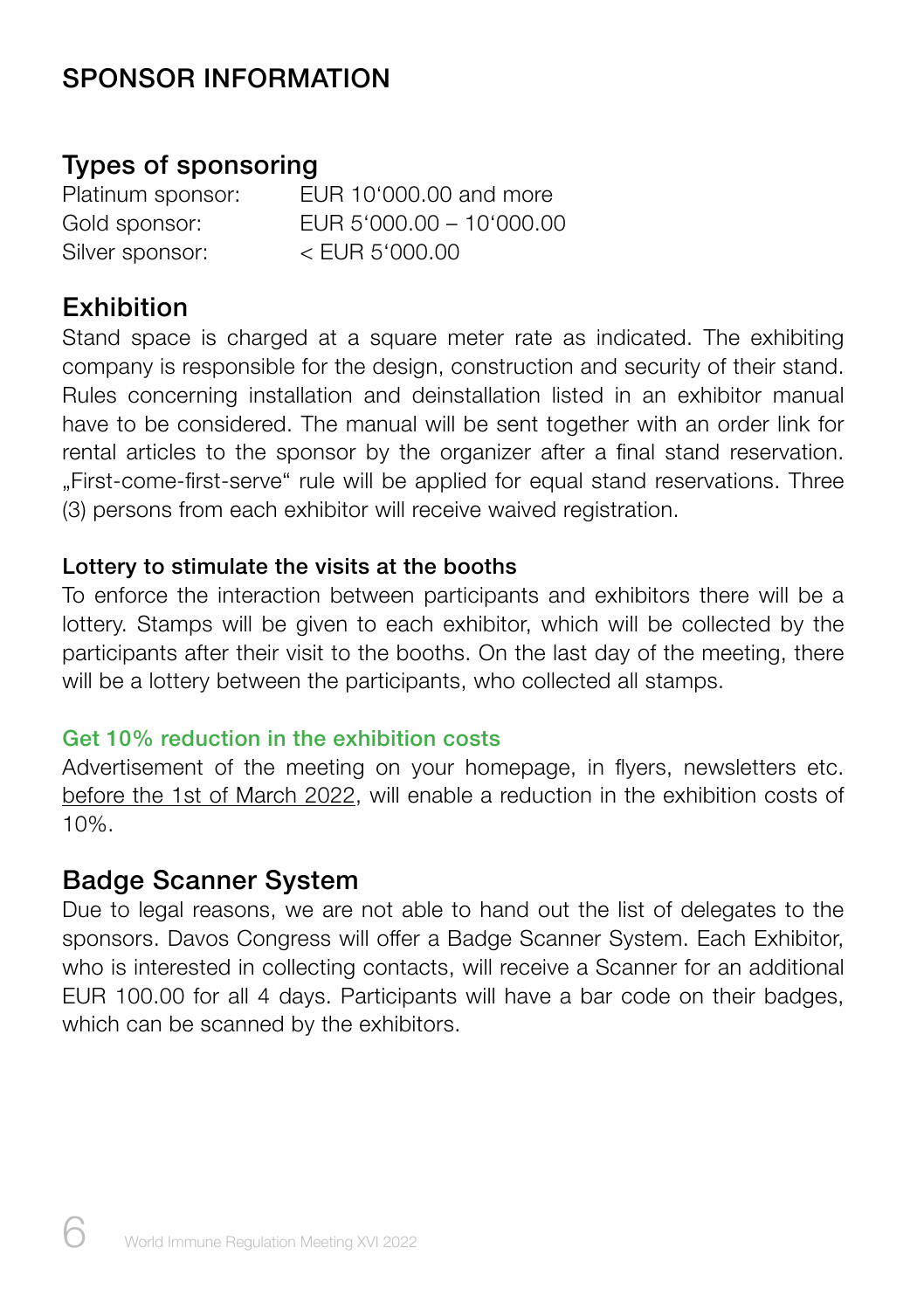#### Production and shipping costs

Production costs are the responsibility of the sponsor.

All shipping and customs costs for congress related transport is payed by the exhibitor. This also includes the Swiss VAT and congress related returns to sponsor after the congress. The exhibitor is responsible for punctual delivery as per deadline fixed by the organizer.

#### Payment

Conditions of payment mentioned on the invoice are valid. All charges incurred by bank transfer is payed by the sponsorlexhibitor.

## VAT

All prices are indicated in EUROS excluding 7,7% Swiss VAT, unless otherwise specified. All Swiss companies are obliged to pay VAT. The obligation to pay VAT for sponsors from other countries depends on the sponsor item. Exhibitors are obliged to pay VAT independent from their country.

#### Sponsors | Exhibitors of past WIRMs

Abcam - AbD Serotec MorphoSys AbD GmbH - AdipoGen Life Sciences - Affymetrix eBioscience - Agilent - AID Autoimmun Diagnostika - ALK-Abello - AllerGen NCE Inc. - Allergopharma J. Ganzer KG - Allergy Journal - Antibodies Journal - Antobodies Online - Attana Pharma - Applied Biosystems Applera - Ayoxxa Biosystems - Bardill Sport - BD Biosciences - Beckman Coulter - Becton Dickinson - Bender MedSystems - Bentham Science - BioLegend - Bio-Rad - Bio-Techne - BMG Labtech - Bucher Biotec - Bühlmann Laboratories - Cisbio - Company of Biologists - COST - C.T.L. Europe - Davos Congress - Davos Diagnostics - Davos Klosters Mountains - Diaclone - EAACI - Eau-là-là - EFIS/EJI - EMBO reports - Enzo Life Sciences - EnzymPro AG - European Journal of Immunology - Exbio Praha - FlowJow Celeza - Fluidigm - Frontiers - GA2LEN Global Allergy and Asthma European Network - 10x Genomics - Glaxo Smith Kline Medicines Research Centre - Hyglos - Immunity - Invitrogen Dynal - IMGT ImMunoGeneTics - International Archives of Allergy and Immunology - International Journal of Molecular Sciences - Invitrogen - InvivoGen - Jackson Immuno Research - Journal of Allergy and Clinical Immunology - Journal of Innate Immunity - Karger - Kinexus Bioinformatics - Kirchner Museum Davos - LabForce - Lucerna-Chem - Luminex - Mabtech - Merck Millipore - Meso Scale Discovery - Microsynth - Miltenyi Biotec - Mucosal Immunology - Nature Immunology - Nature Medicine - Nature Reviews Drug Discovery - Nature Reviews Immunology - Nature Reviews Nephrology - Nestlé - Novartis - Nycomed - Olink - OLS-OMNI Life Science - Pantec Biosolutions - Paarsenn Sports Davos - PeproTech - Perkin Elmer - Quanterix - Roche - Ruwag/Lonza - Science Immunology - Science Translational Medicine - Sino Biological - SNF Swiss National Science Foundation - SSAI - Stallergenes Greer - Stemcell Technologies - Stilli Park Residences - Swiss Industry Science Fund (SISF) - Swiss International Airlines - Technology Networks - The Company of Biologists - Thermo Fisher Scientific - Tissue Gnostics - Trends in Immunology - VWR International - Zellkraftwerk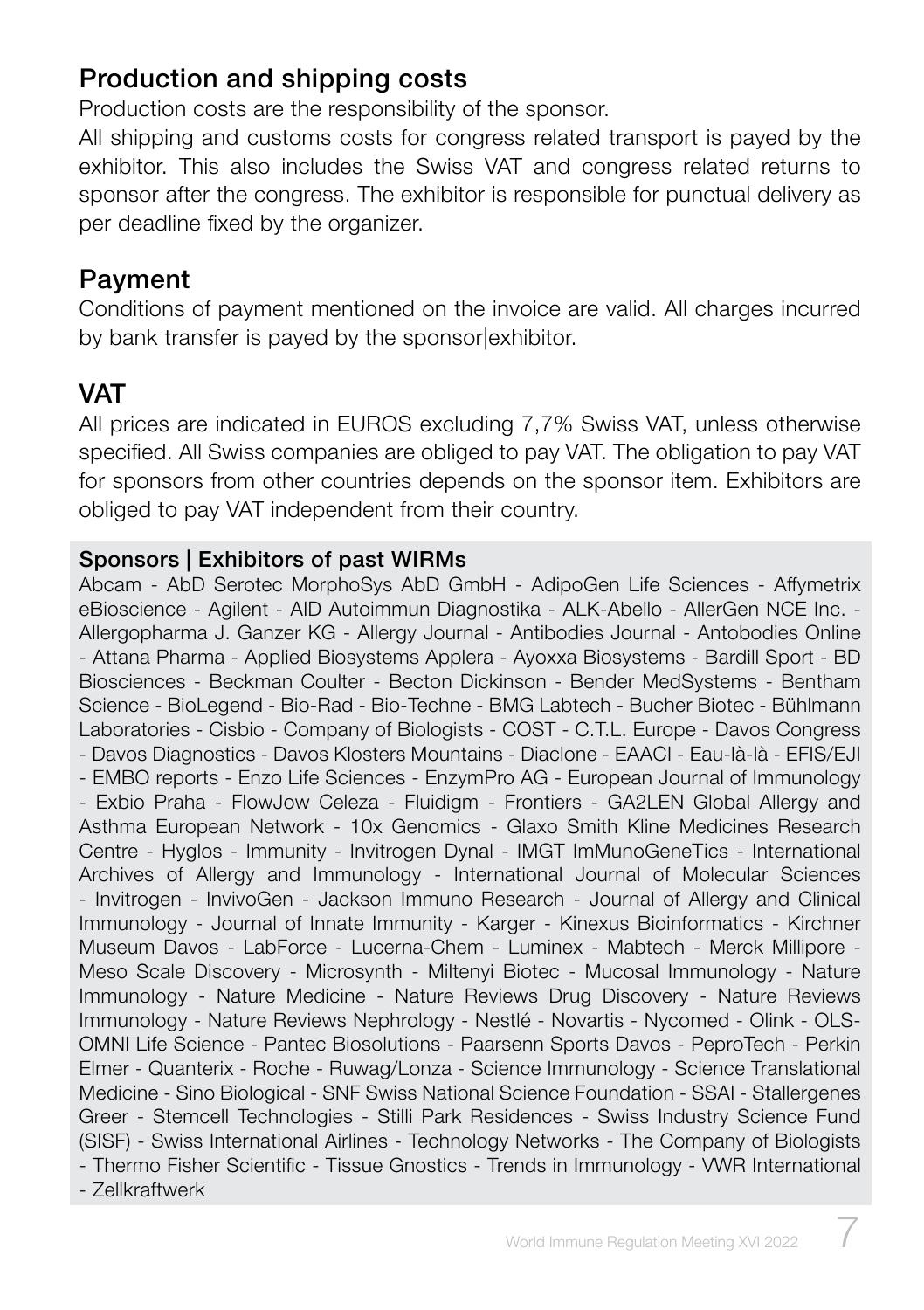# Exhibition

The exhibition will be held at the big foyer of the Congress Centre Davos, which allows a wide variety of stand configurations. Refreshment points and poster sessions have been integrated into the exhibition area, which will form the main hub of the congress, maximising the time that delegates spend in this area.

WIRM provides

- Free registration for three (3) persons (booth personnel)
- Net floor space in the congress center
- Your linked logo on the WIRM homepage, in the mobile app and in the PDF file of the final program/abstract book
- Stamps for the lottery

#### **Enhancements**

Extra material like chairs, tables, power connection or a badge scanner to collect delegates contacts can be rented from Davos Congress. Advertisment of the meeting on your homepage, flyers, newsletters, Facebook etc. before the 1st of March 2022 will enable a reduction in the exhibition costs of 10%.

Cost of the stand

EUR 900.00 | m2 for all 4 days (minimum stand size is 6 m2)

Sponsor bears all production costs of the stand. Layout and size of the booth have to be approved by the organizer

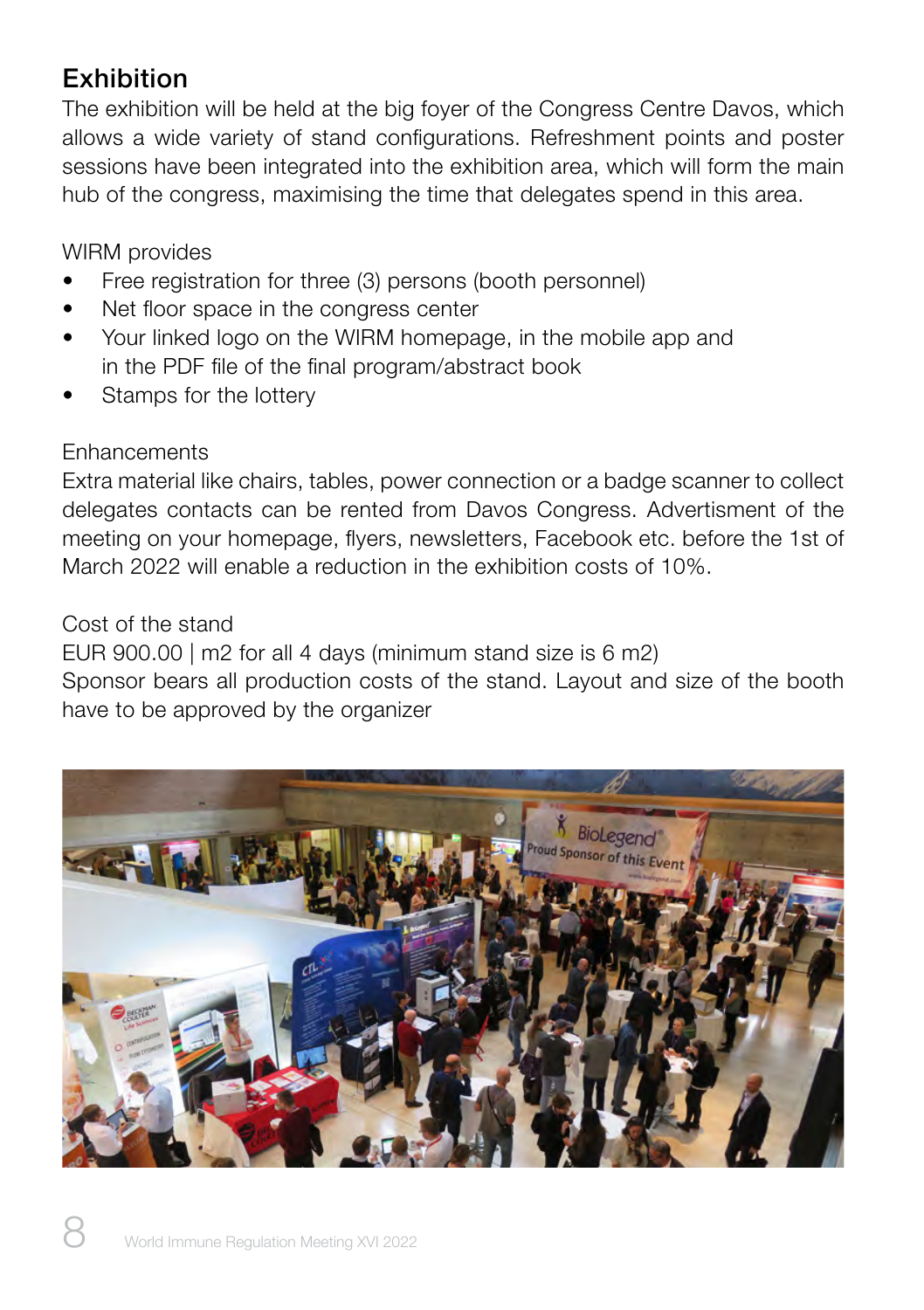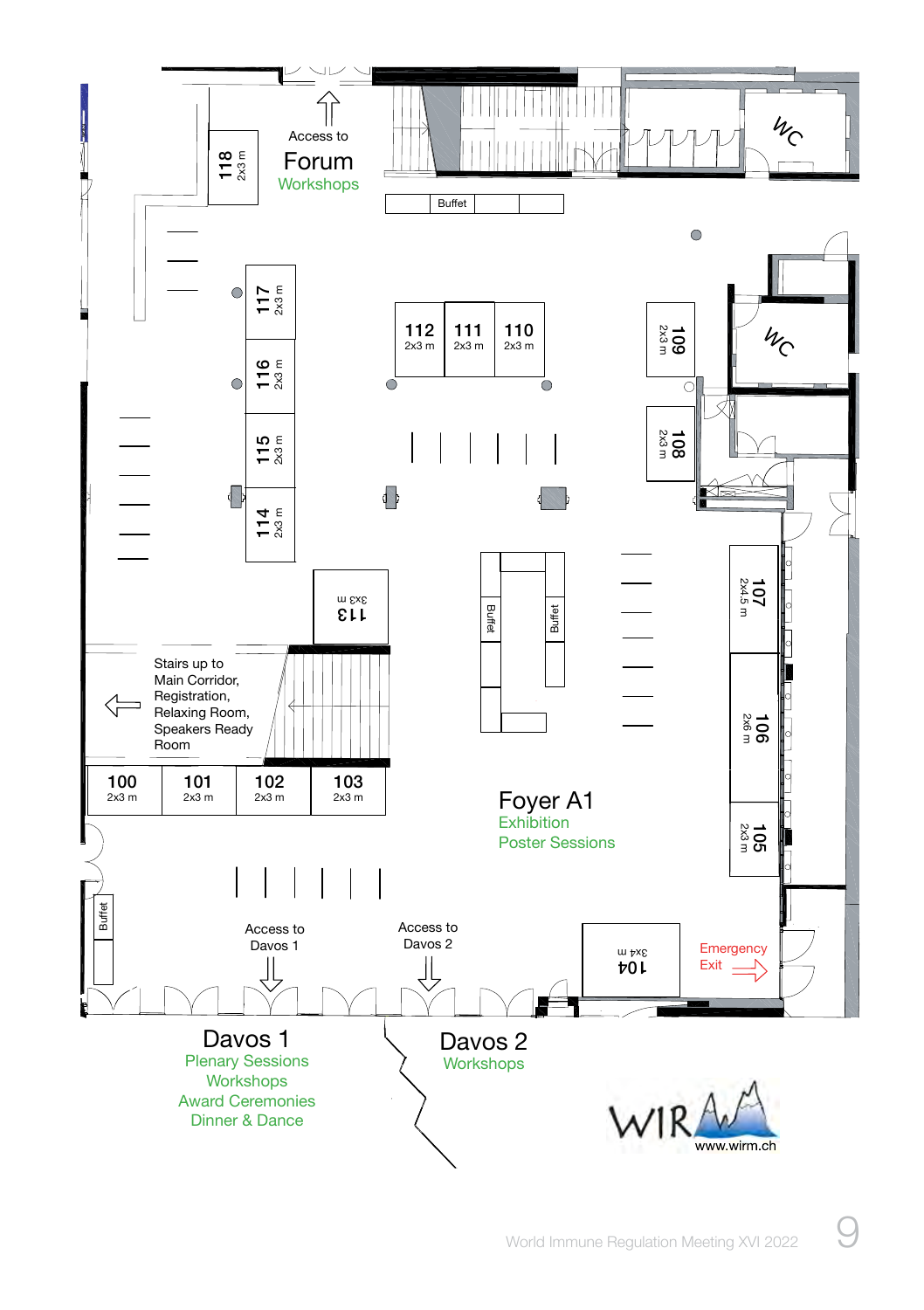#### Pocket Program

This is always a useful item for attendees and in constant use during the event. The pocket program contains useful information "at-a-glance".

WIRM provides

- Your company logo, as the only one, on the back cover of the pocket program
- Production, shipping and distribution of the pocket program
- Your linked logo on the WIRM homepage, in the mobile app and in the PDF file of the final program/abstract book

Sponsor amount

EUR 1'000.00 for your logo (as a single sponsor) on the back cover of the pocket program

## Advertisement in the PDF file of the Final Program

The final program (abstract book) will be distributed as a PDF file to all delegates the day before the start of the congress.

WIRM provides

- Full page (A4) for a colour advert
- Your linked logo on the WIRM homepage, in the mobile app and in the PDF file of the final program/abstract book

Sponsor amount EUR 500.00 for a colour advert inside the program Sponsor bears all production costs of the advert.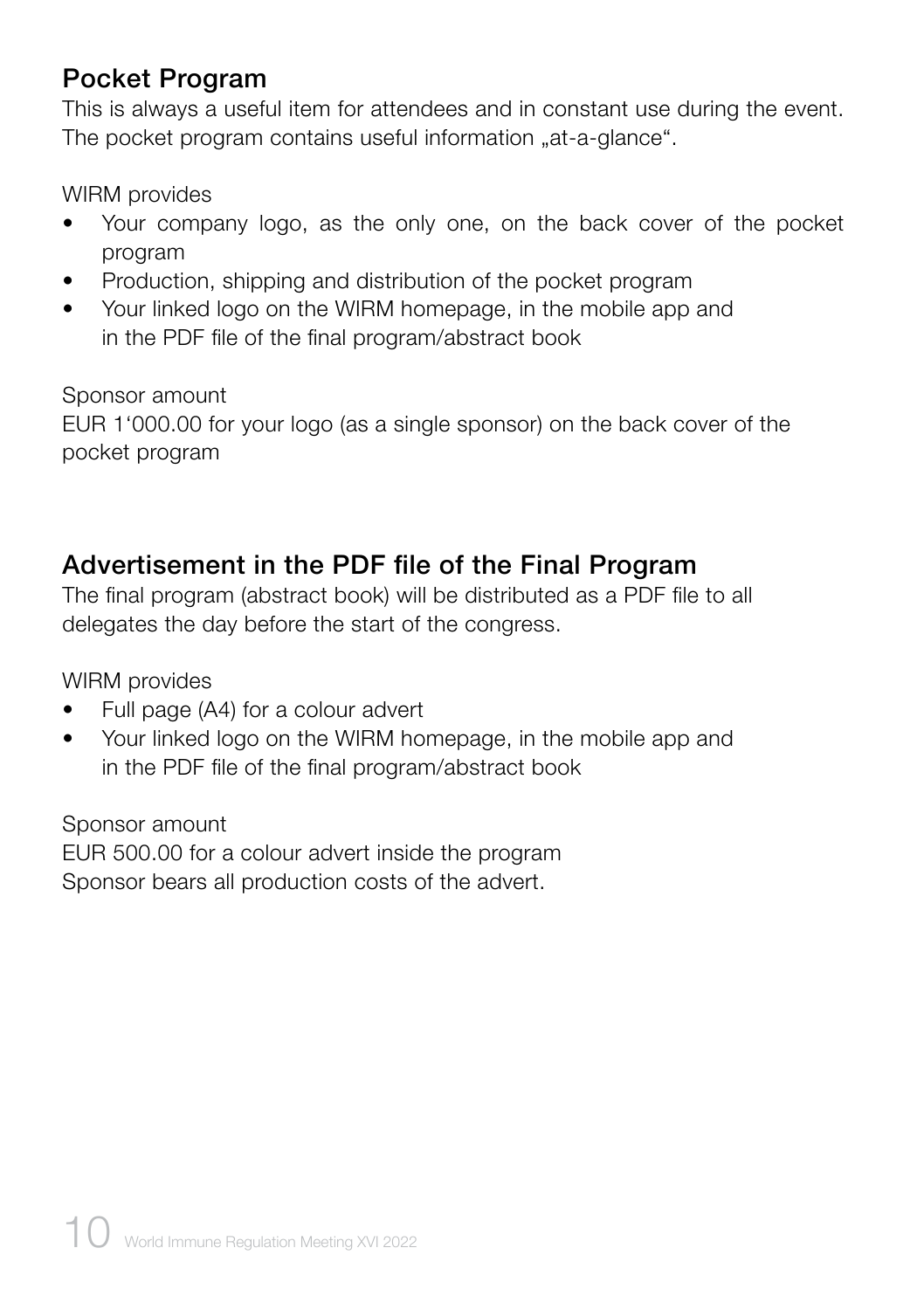## Advertisement in the WIRM Mobile App

For the first time, we will create a mobile app including all important information. Place your advert within the app and present your company or product.

WIRM provides

- Space for your interactive advert on the opening page of the app
- Your linked logo on the WIRM homepage, in the mobile app and in the PDF file of the final program/abstract book

Sponsor amount

EUR 1'000.00 for a colour picture or text advert Sponsor bears all production costs of the advert.

# Email to all registered participants

Inform all participants about your presence and products to be displayed at WIRM. Provide us with your html text message and we will send your email to all registered participants.

WIRM provides

- Newsletter tool and sending of the bulk mail
- Your linked logo on the WIRM homepage, in the mobile app and in the PDF file of the final program/abstract book

Sponsor amount EUR 500.00 for one email Sponsor provides an html file to the organizer.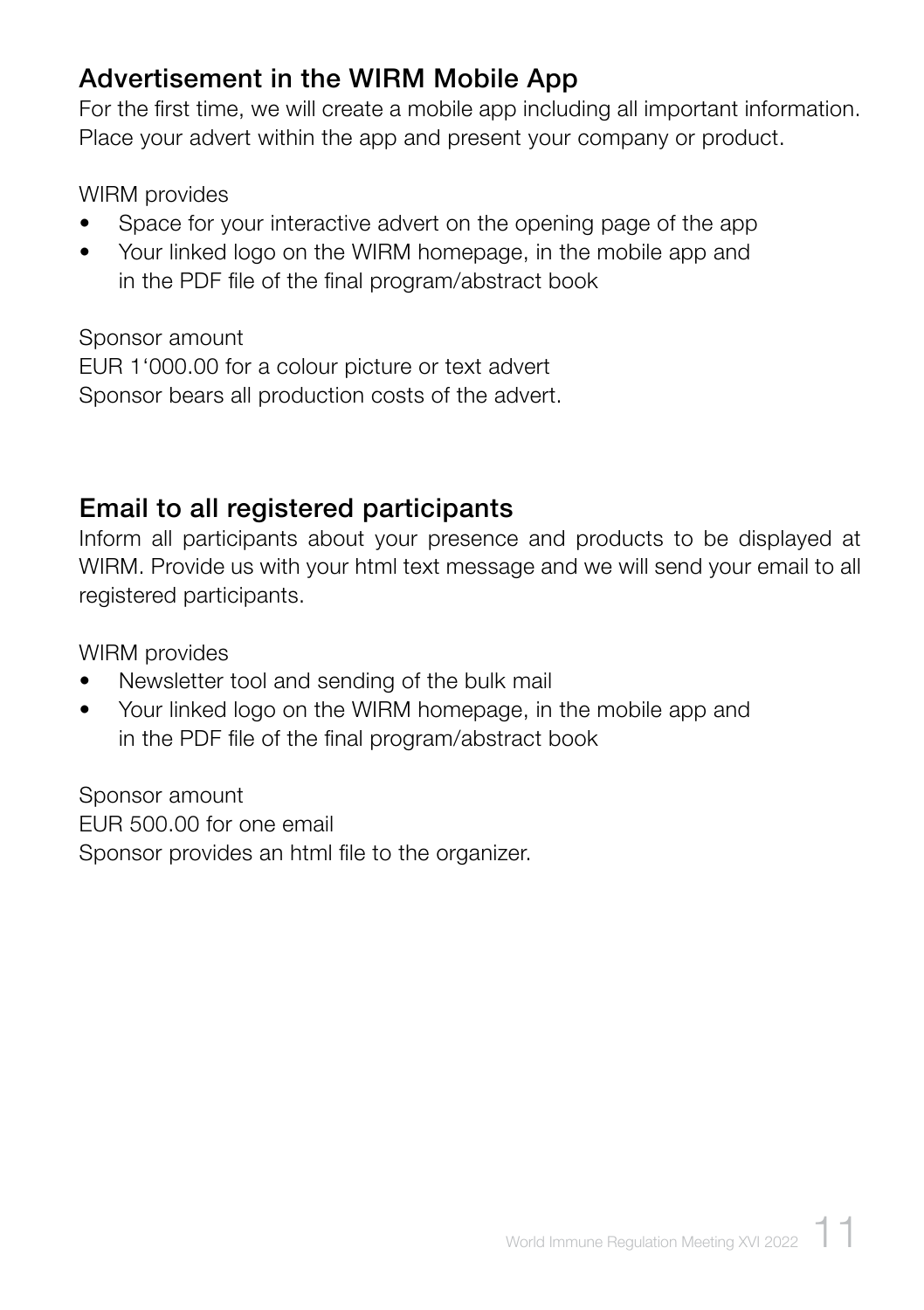# Congress Bags

A congress bag containing delegate material will be distributed to all delegates upon registration in Davos. The bag will contain the pocket program and several bag inserts.

WIRM provides

- Packing of the bags
- Distribution of the bags to every delegate
- Your linked logo on the WIRM homepage, in the mobile app and in the PDF file of the final program/abstract book

Sponsor amount

Sponsor bears all production and shipping costs of the bags. The WIRM logo can be printed on the bag. The bag design has to be approved by the organizer.

# Insert in Congress Bags or Chair Drops

Sponsors are welcome to have an insert in the bag, which will be given to each delegate, or a chair drop. The item has to be produced by the sponsor.

WIRM provides

- Packing of the bags or distribution on the chairs before a session of your choice
- Your linked logo on the WIRM homepage, in the mobile app and in the PDF file of the final program/abstract book

Sponsor amount

EUR 1'000.00 | one insert in the bag or one chair drop EUR 1'500.00 | two inserts in the bag or two chair drops Sponsor bears all production and shipping costs of the insert | drop.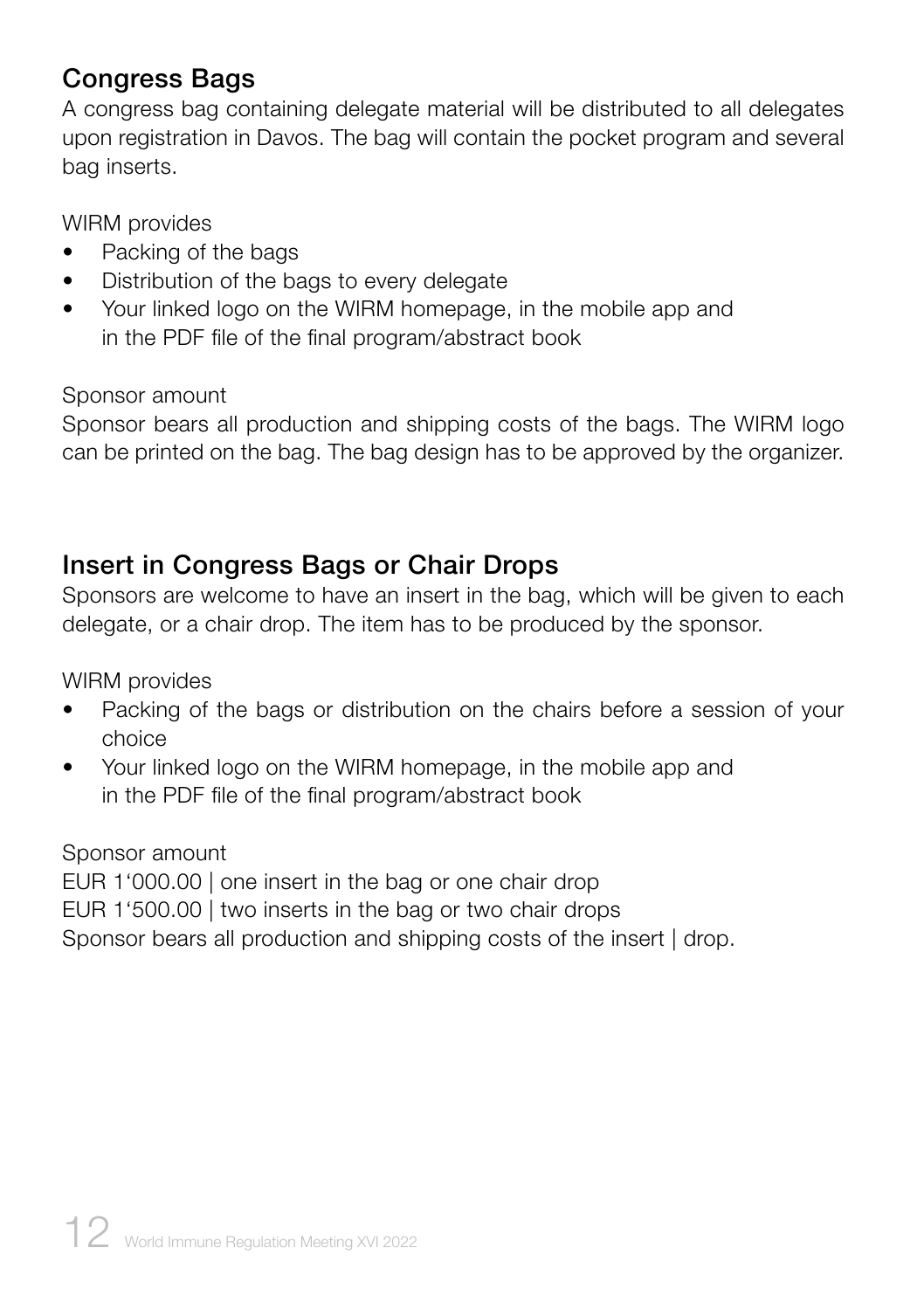## Pens & Pads

Distributed via the congress bags, this is an unique opportunity to highlight your company name and logo on the pens and note pads, which will see continuous use throughout the congress.

WIRM provides

- Packing of the congress bags
- Distribution to every delegate
- Your linked logo on the WIRM homepage, in the mobile app and in the PDF file of the final program/abstract book

Sponsor amount

Sponsor bears all production and shipping costs of pens and pads (preferably A5 size pads). The sponsors logo can be printed on the pens and | or pads.

#### Name Badges

Sourced and provided by the organizers and worn by all delegates for the duration of the congress, badges are a very visible item.

WIRM provides

- Company name and | or logo on each badge
- Distribution to every delegate
- Production of the badges
- Your linked logo on the WIRM homepage, in the mobile app and in the PDF file of the final program/abstract book

Sponsor amount EUR 3'000.00 The sponsors logo will be printed on both sides of the name badges.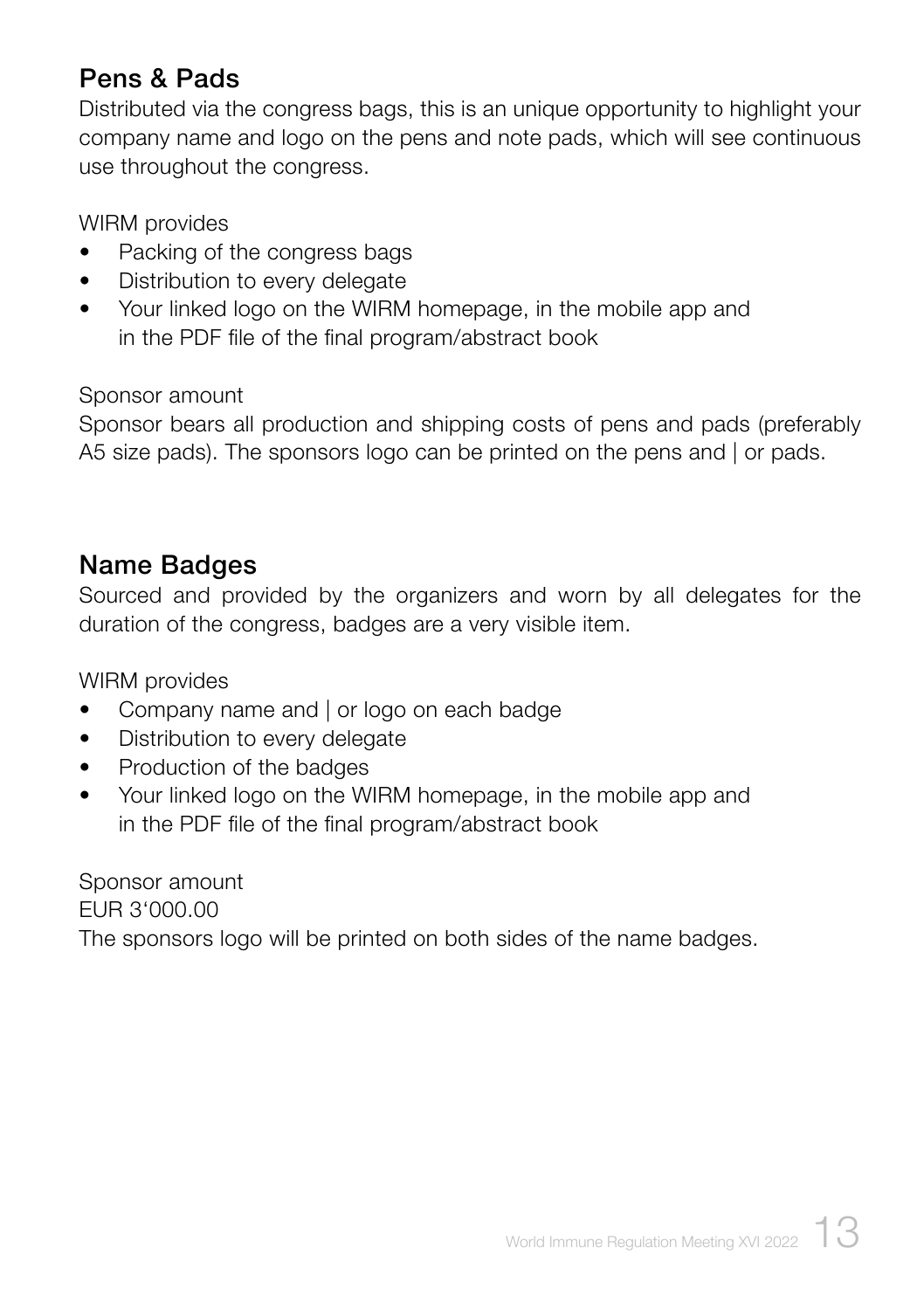# Advertisement on the WIRM Homepage or on Social Media

Our website www.wirm.ch receives more than 10 million hits in total during the year, particulary between October and the end of the congress. Social Media is getting more and more important and also WIRM is present on Facebook and Twitter. Our Facebook page has already over 12'500 likes. (www.facebook.com/WIRMeeting, https://twitter.com/SIAF\_UZH)

WIRM provides

- Linked banner of your company or a product on our homepage (max. 570 x 150 pixel) or a Facebook or Twitter post
- Your linked logo on the WIRM homepage, in the mobile app and in the PDF file of the final program/abstract book

Sponsor amount

EUR 1'000.00 for an advert on the WIRM homepage, which will stay until the end of the congress

EUR 500.00 for an advert posted on our Facebook or Twitter page Sponsor bears all production costs of the advert.

#### Conference Break Slide

During every coffee break, a slide show will be shown on the screens of the rooms. Within these slides, you will be able to inform all participants about your company or a product presented at your booth.

WIRM provides

- One power point slide to be shown in every coffee break
- Your linked logo on the WIRM homepage, in the mobile app and in the PDF file of the final program/abstract book

Sponsor amount EUR 500.00 for one slide Sponsor provides a power point slide to the organizer.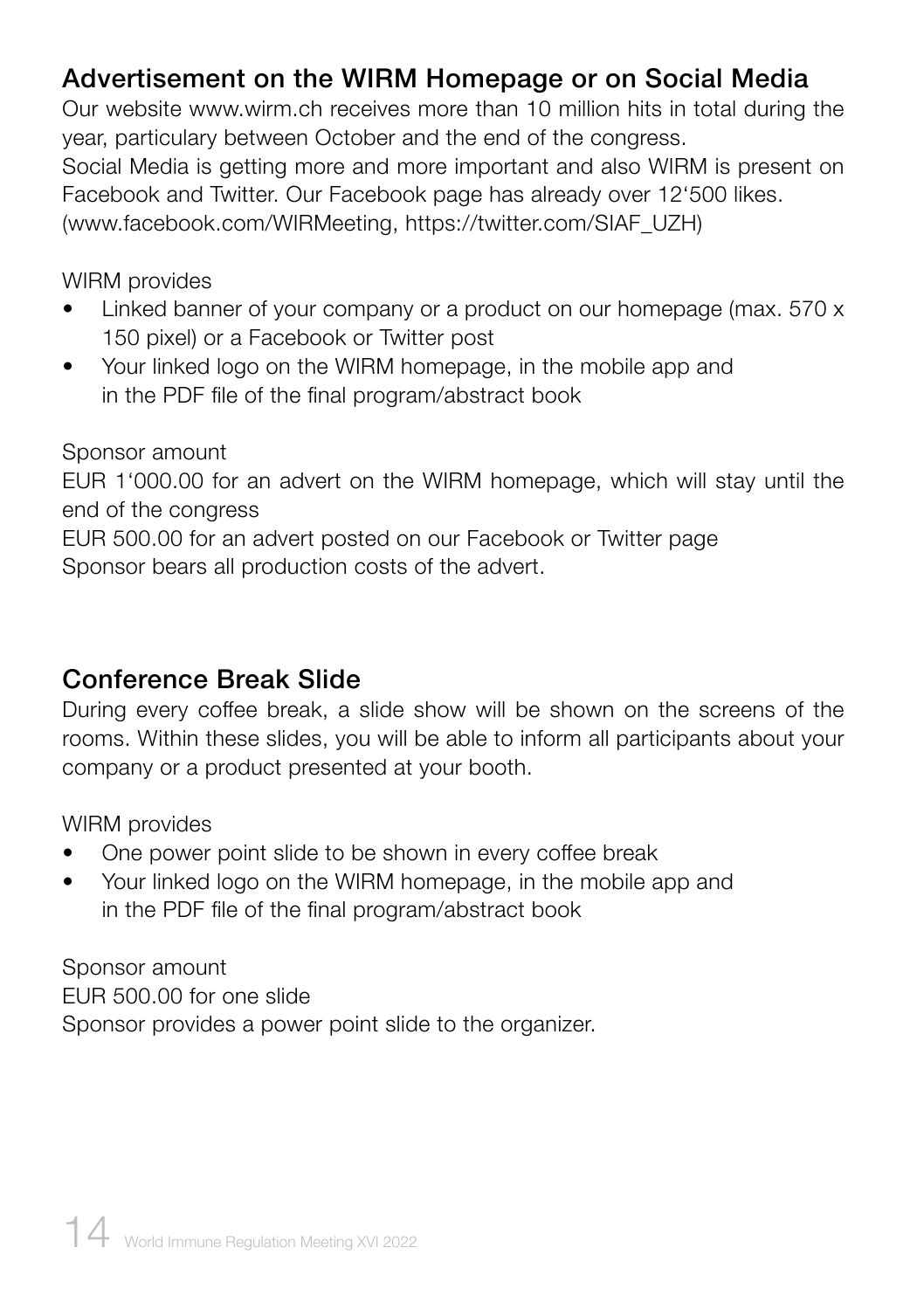#### **Banners**

There will be possibilities for companies to advertise their company or their products on the wall, from the ceiling or on standing banners.

WIRM provides

- Space in the Congress Center for your banner
- Your linked logo on the WIRM homepage, in the mobile app and in the PDF file of the final program/abstract book

#### Sponsor amount

EUR 1'000.00 per wall or ceiling advertising banner (approx. 4x1m) EUR 1'000.00 for three roll up banners (two-sided, approx. 2x1m) Sponsor bears all production & shipping costs of the banner.

#### Lanyards for Name Badges

All delegates also wear lanyards for the duration of the congress as a highly visible item.

WIRM provides

- Distribution to every delegate
- Your linked logo on the WIRM homepage, in the mobile app and in the PDF file of the final program/abstract book

#### Sponsor amount

Sponsor bears all production and shipping costs of the lanyards. The design has to be approved by the organizer.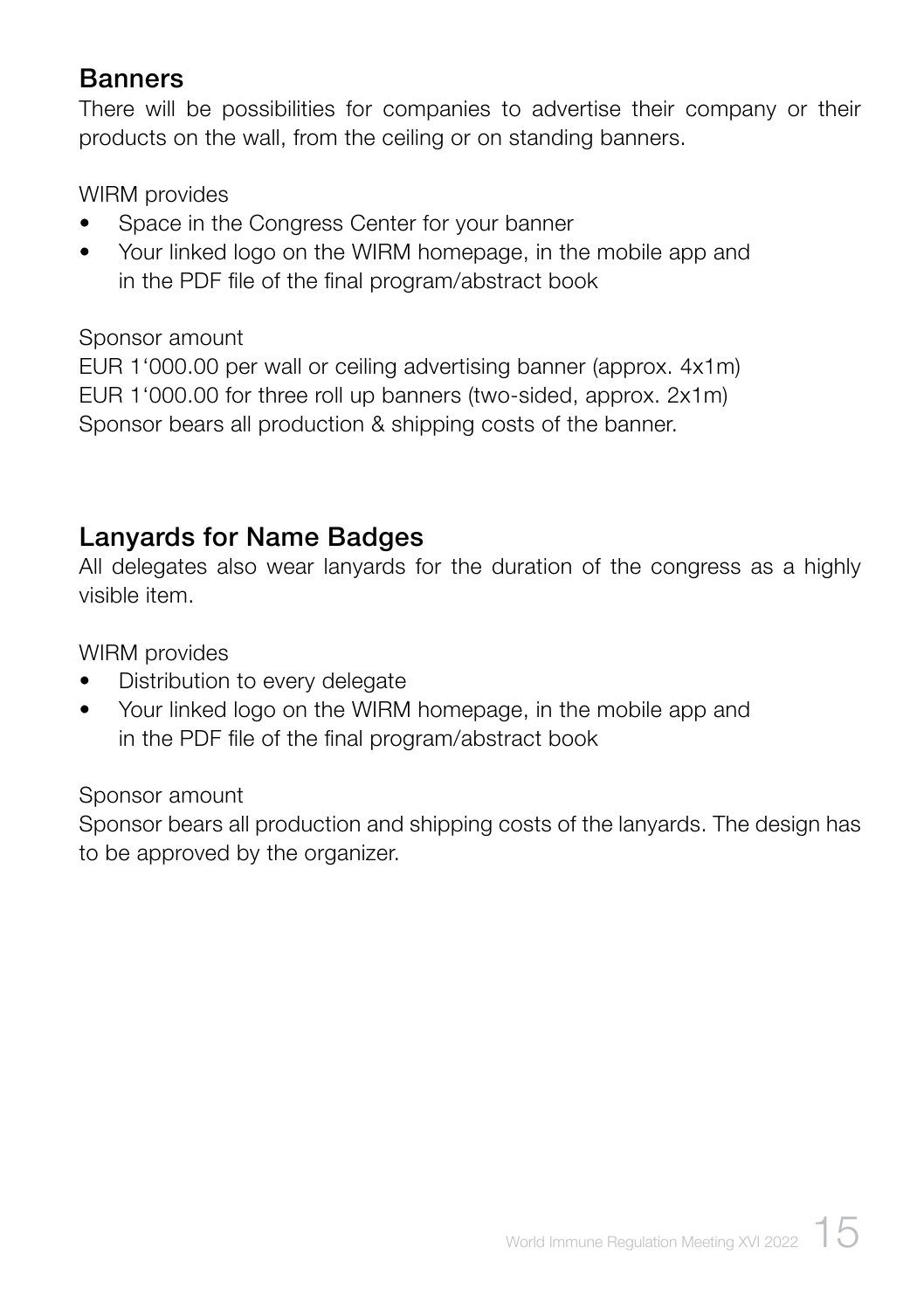# Lunch Symposium

It is anticipated that a number of opportunities will be available for companies to organize a "Satellite Symposia" to run in conjunction with the congress in the main program. The sponsor may choose a subject and nominate speakers and chairpersons. Time and session hall will be decided upon application.

WIRM provides

- Session hall and audiovisual equipment for 1 hour
- Waived registration fee for the speaker
- Full page (A4) advert in the PDF of the final program/abstract book
- Your company will be mentioned in several bulk mails sent to 40'000 addresses
- Your linked logo on the WIRM homepage, in the mobile app and in the PDF file of the final program/abstract book

Sponsor amount

Plenary Hall (up to 600 people): EUR 10'000.00 (*subject to availability*) Workshop Room (60-80 people): EUR 3'500.00 (*subject to availability*)

The sponsor bears all production costs and chooses the subject for the symposium. The sponsor is responsible to organize the speakers and chairs and their accommodation and travel (some of the invited speakers can be used in your satellite symposia).

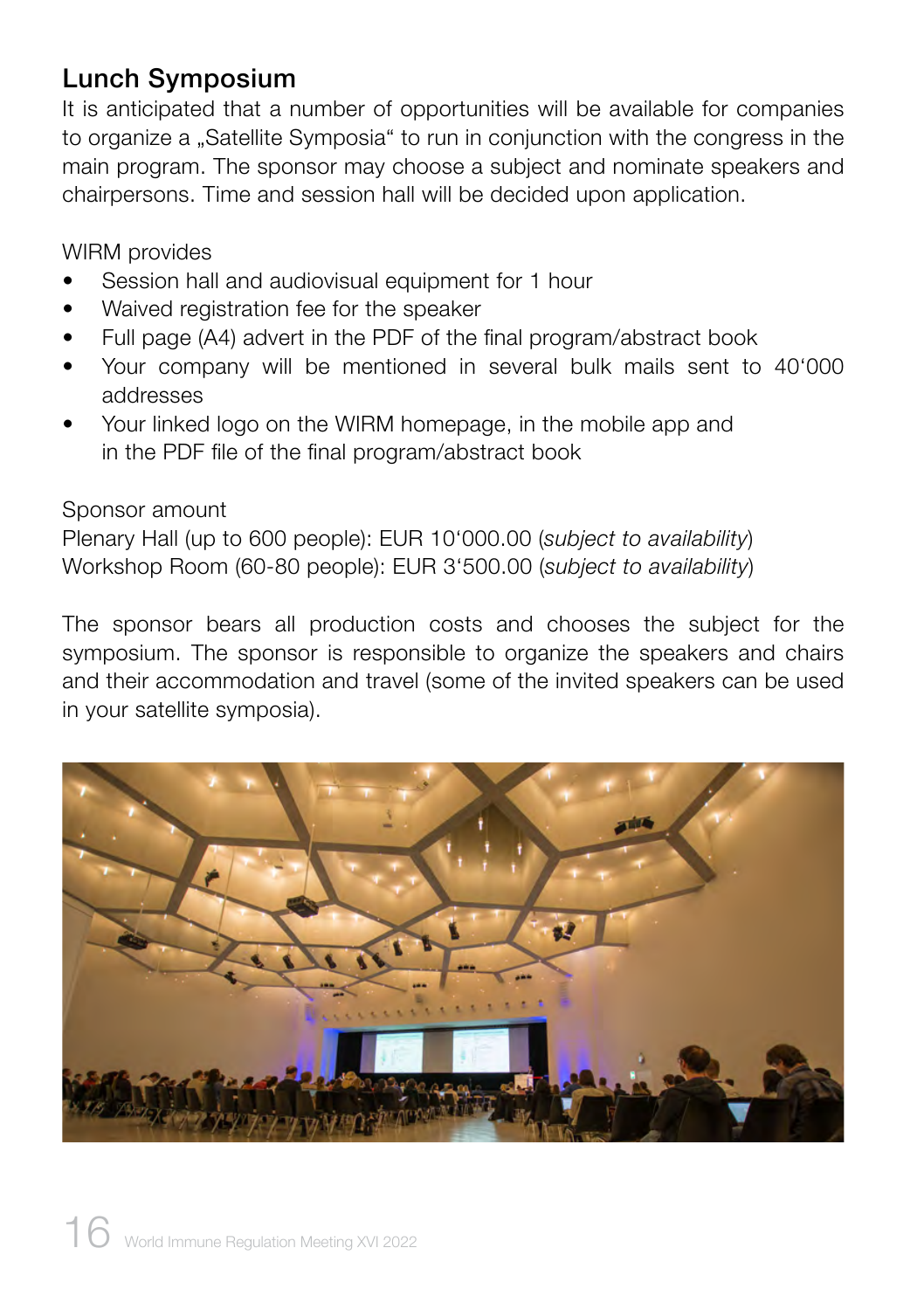# Dinner & Dance Gala Night

All participants and accompanying persons are welcome to attend the gala dinner, which will take place on the last evening of the meeting. A delicious menu will be served followed by live dance music.

WIRM provides

- Your banner placed, where the gala dinner takes place
- Your logo placed in the official invitation letter
- Your logo on the menu card of the gala dinner
- Your linked logo on the WIRM homepage, in the mobile app and in the PDF file of the final program/abstract book
- Three (3) complimentary tickets for the Gala Dinner

Sponsor amount EUR 10'000.00

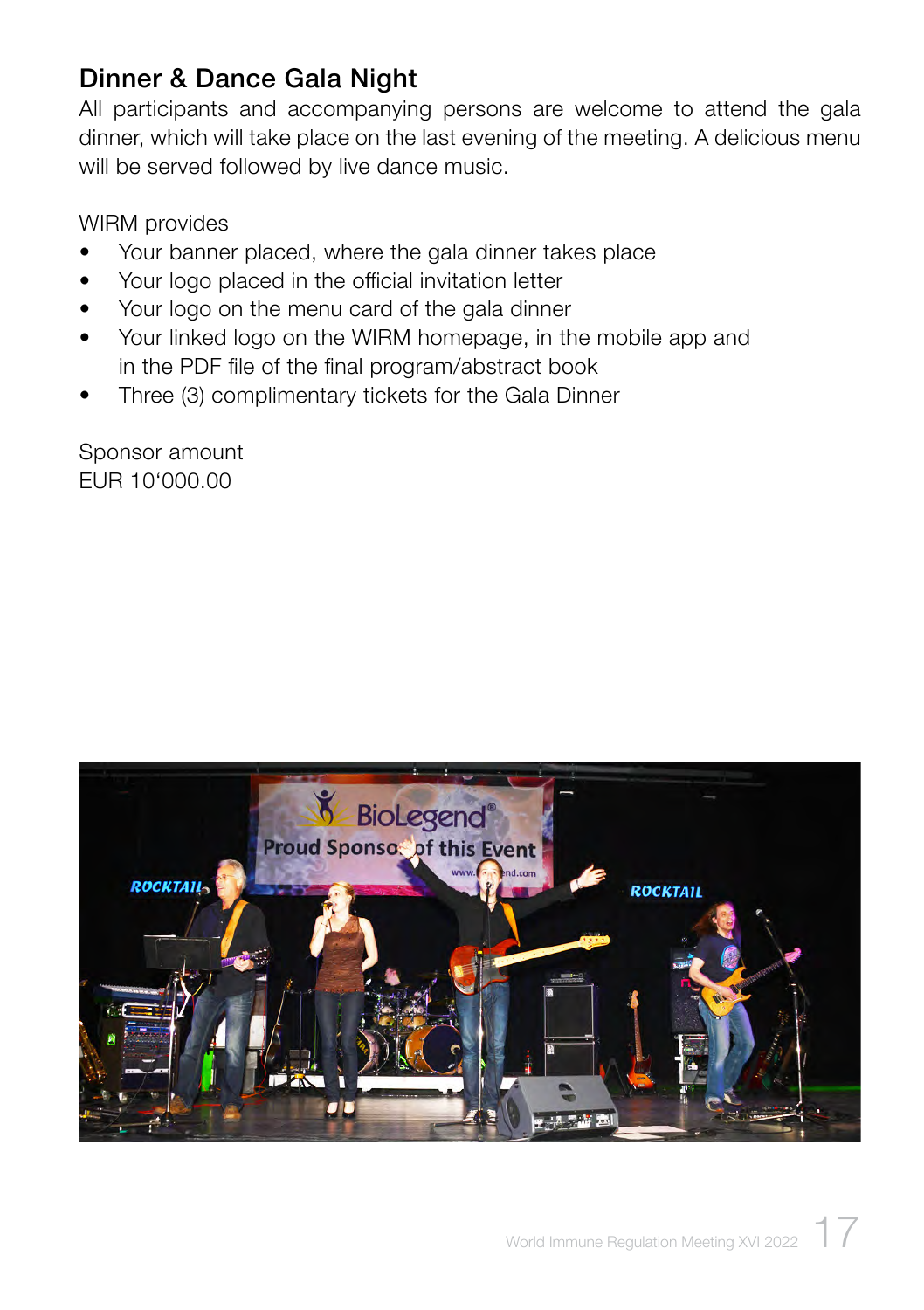## Workshop Presentation Award

There will be 12 workshops during the congress with different subjects and titles. A cash award will be given to one best presentation of each workshop selected by the chairpersons.

WIRM provides

- Awards will be named with the sponsor and advertised to public
- Workshops and your company logo will be mentioned in several bulk mails sent to 40'000 addresses
- Possibility to place a banner in the workshop room
- Your linked logo on the WIRM homepage, in the mobile app and in the PDF file of the final program/abstract book

Sponsor amount

min. EUR 4'000.00 (in total for 12 workshops)

Sponsor bears all production and shipping costs. The award presentations will be done by a representative of the sponsor.

# Poster Presentation Award

There will be approx. 15 poster sessions during the congress with different subjects and titles. A cash award will be given to one best presentation of each poster session selected by the chairpersons.

WIRM provides

- Awards will be named with the sponsor and advertised to public
- Poster Sessions and your company logo will be mentioned in several bulk mails sent to 40'000 addresses
- Possibility to place a banner during the poster sessions
- Your linked logo on the WIRM homepage, in the mobile app and in the PDF file of the final program/abstract book

Sponsor amount

min. EUR 3'000.00

(Example; in total for 15 poster sessions, EUR 200.- for every winner) Sponsor bears all production and shipping costs. The award presentations will be done by a representative of the sponsor.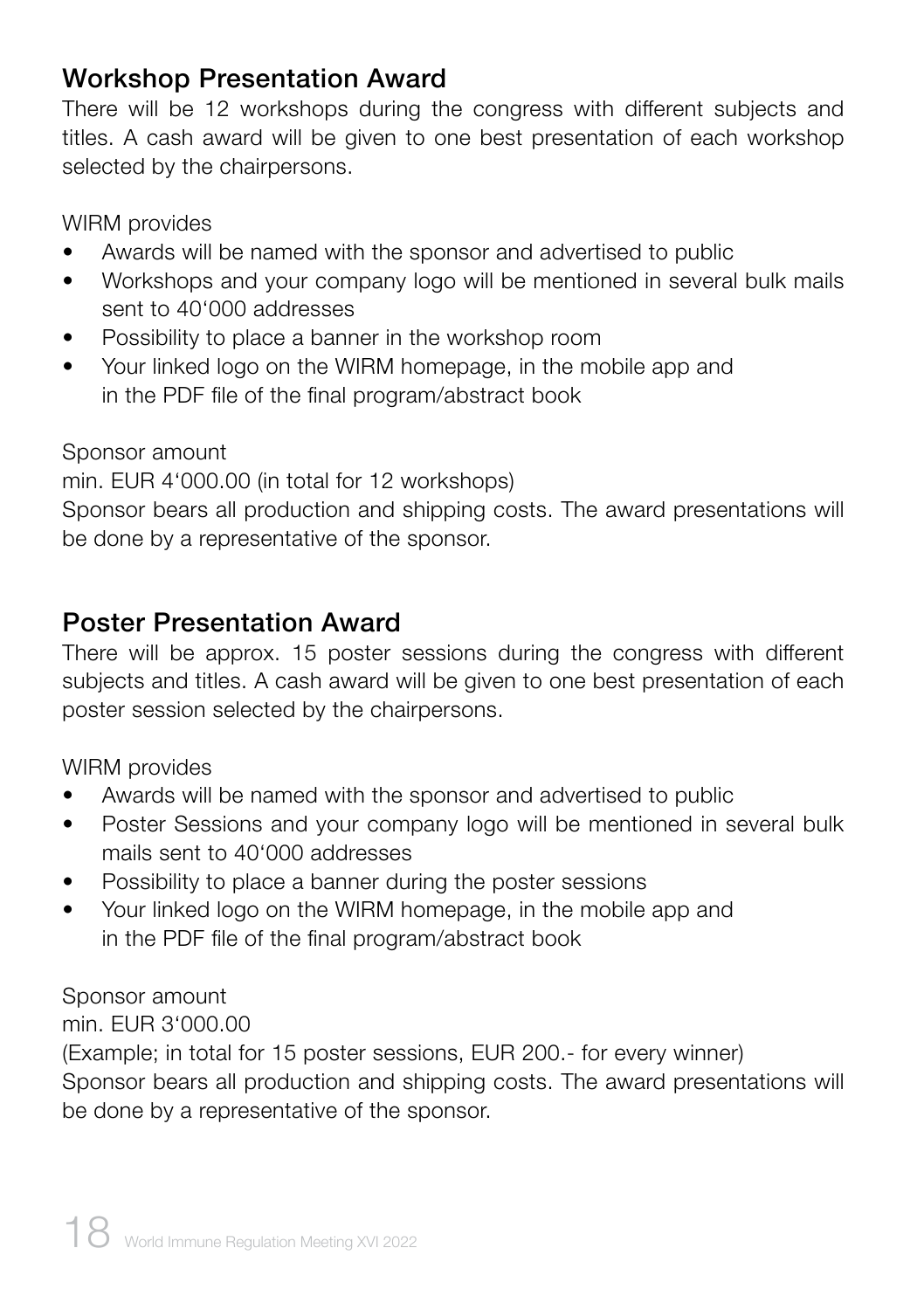#### Poster Prize

There will be poster sessions in the evenings with buffet dinner in a relaxed and stimulatory atmosphere. Young researchers will have the opportunity to meet senior scientists. At the daily award ceremonies, the winners of each poster session will be awarded by the editor of the Journal for the best poster presentation prize, which is one year free subscription to your journal.

WIRM provides

- Free registration for one (1) journal representative
- Poster Prizes will be named with the sponsor and advertised to public
- Poster Prize Sponsors will be mentioned in several bulk mails sent to 40'000 addresses
- Your linked logo on the WIRM homepage, in the mobile app and in the PDF file of the final program/abstract book

Sponsor amount

Sponsor provides a one year free subscription to the journal and a certificate for the winner.

#### Short talk to present your products before a Plenary Session

We like to give all sponsors and exhibitors the possibility to present their company or product in a short oral presentation before one of the Plenary Sessions in the main hall. The talk should present scientific basis of only one of your novel products.

WIRM provides

- Session hall and audiovisual equipment
- 5 minutes presentation time
- Free registration for one (1) speaker
- Announcement in the main program of WIRM
- Announcement in monthly WIRM ads being sent to 40'000 immunologists
- Your linked logo on the WIRM homepage, in the mobile app and in the PDF file of the final program/abstract book

Sponsor amount EUR 2'500.00

The sponsor bears all production costs. The topic of the presentation has to be approved by the organizer.